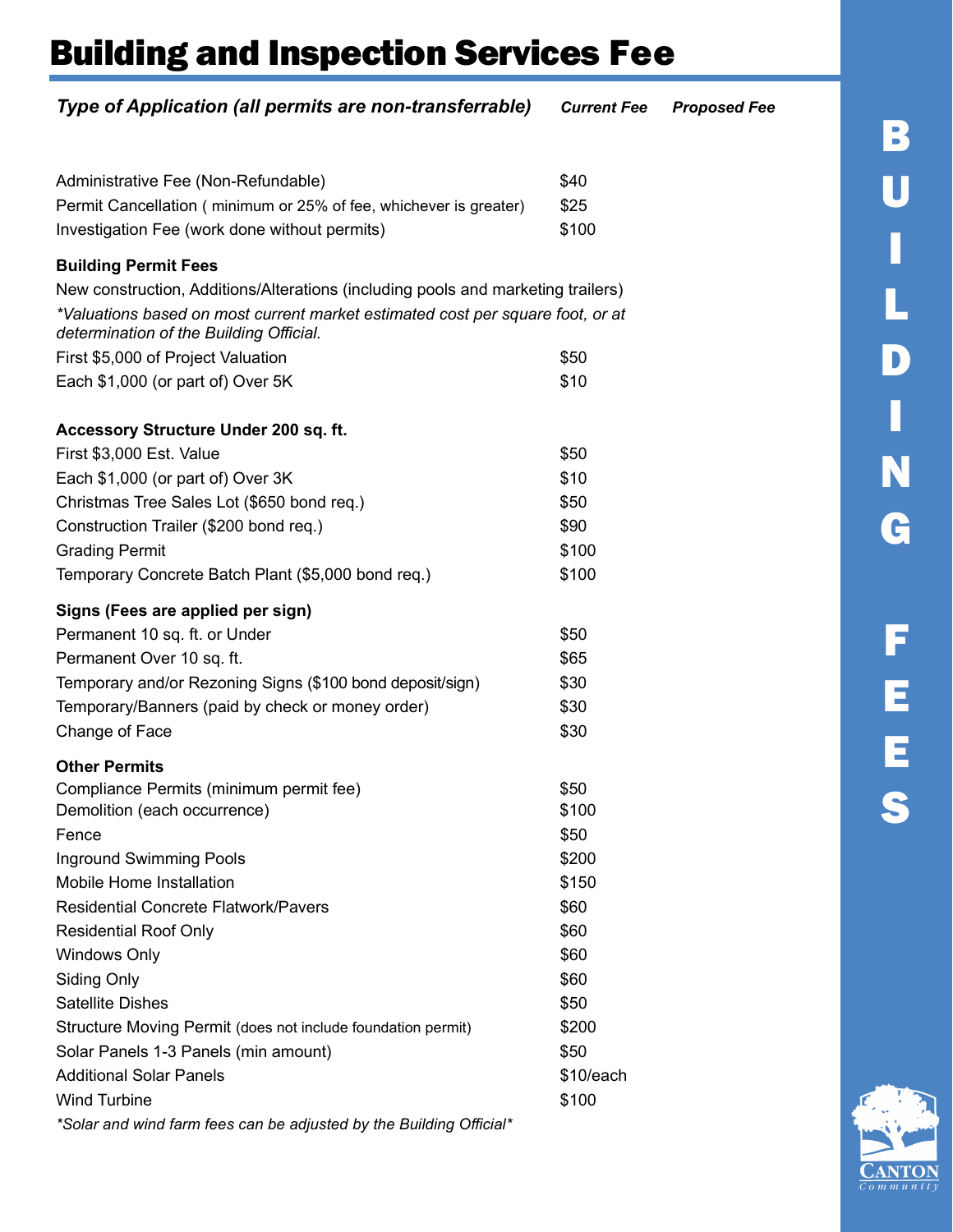| <b>Other Fees</b>                                                |                                    |
|------------------------------------------------------------------|------------------------------------|
| <b>Building Board of Appeals</b>                                 | \$300                              |
| <b>Zoning Board of Appeals</b>                                   | \$515 Residential                  |
|                                                                  | \$665 Commercial                   |
|                                                                  | \$815 Special Meeting              |
| <b>Temporary Certificate of Occupancy</b>                        |                                    |
| Commercial, Industrial, Office, Multi Family                     | \$250<br><b>PLEASE NOTE: Fees</b>  |
| Marketing/Sales Trailer (\$200 bond req.)                        | are per month after<br>\$75        |
| Residential (Bond per internal policy)                           | Temporary C of O expires.<br>\$100 |
| <b>Inspection Fees</b>                                           |                                    |
| <b>Building Only</b>                                             | \$50                               |
| Carnival/Circus                                                  | \$100                              |
| Housing, Inspection (Building, Electrical, Plumbing, Mechanical) | \$200                              |
| Occupancy/Re-occupancy (Commercial)                              | \$65                               |
| Overtime Rates (2 hr minimum)                                    | \$55                               |
| Re-inspections                                                   | \$50                               |
| <b>Additional Inspections</b>                                    | \$50                               |
| Vacant Property Registration Fee                                 | \$75                               |
| <b>Special Event</b>                                             | $$50*$                             |

\*May be waived by Township Supervisor for events that benefit Canton Charities

#### Licesnse Registrations **\$15**

(This includes all Builder, Maintenance/Alteration Contractor and Mobile Home Installer Licenses)

#### Plan Review

Commercial, Industrial, Multiple Family:

- Revisions Plan Review Fee \$90/hr.
- Plan Review Fee is \$90/hr, minimum 2 hours.
- Plan Review Fees are non-refundable.

#### Single Family Residential

| (Includes SFR, additions, alterations and accessory buildings)            |       |
|---------------------------------------------------------------------------|-------|
| Fee for review of previously Mastered Homes \$50 - New Masted Homes \$100 |       |
| \$3,001-\$10,000 Est. Value (5,001 + pool review only)                    | \$30  |
| \$10,001-40,000                                                           | \$65  |
| \$40,001-100,000                                                          | \$130 |
| \$100,001-150,000                                                         | \$200 |
| $$150,000 +$                                                              | \$300 |
|                                                                           |       |

#### Project Valuations:

• Single Family Residential (new construction) based on current ICC Valuation Table.

• Commercial (new construction) based on the total project cost. (ICC Valuation Table for building plus site improvement cost).

• All other projects are based on the contract cost or material cost plus estimated labor charges for homeowner permits.

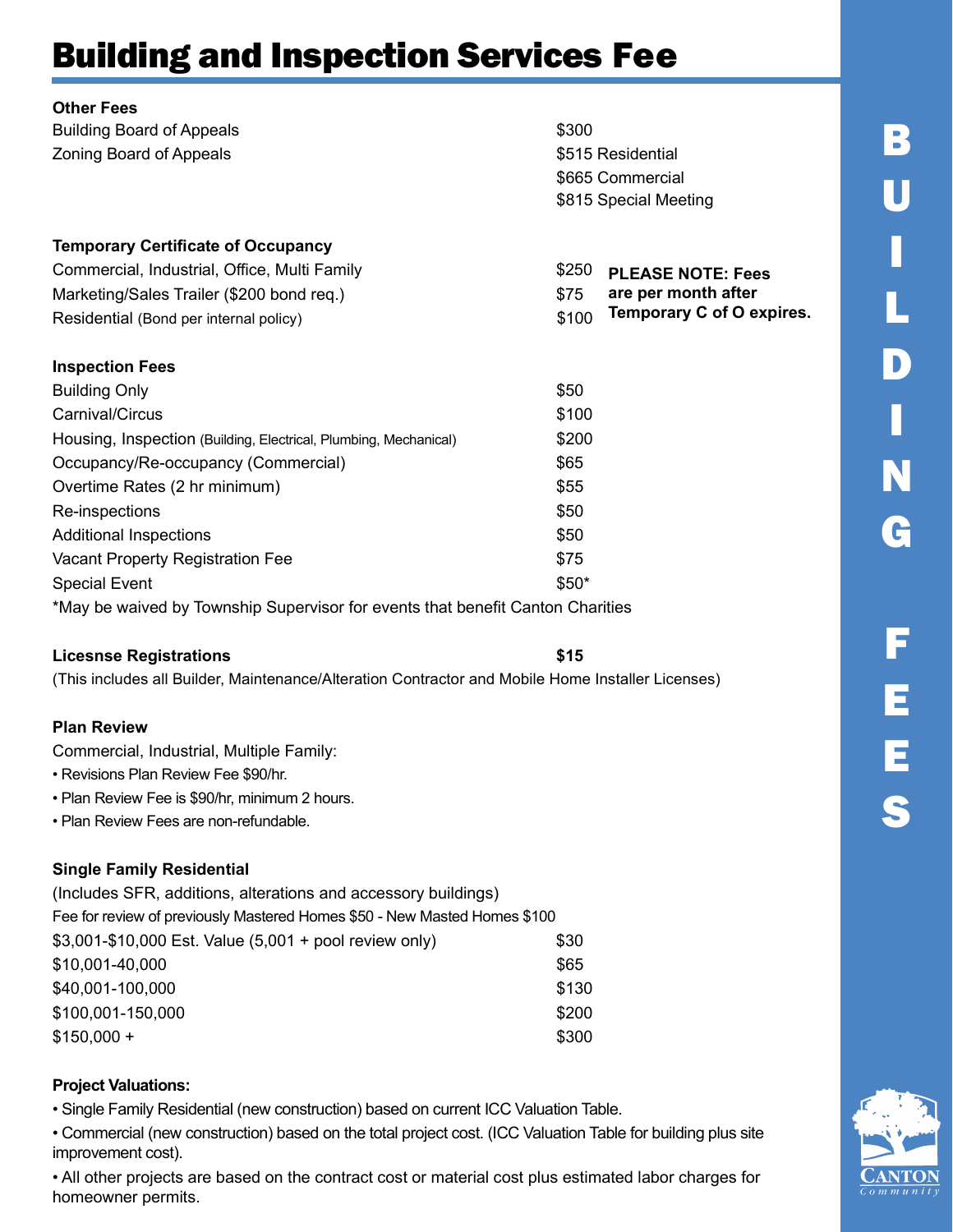#### Type of Application (all permits are non-transferrable) Fee

| Administration Fee (Non-Refundable)<br>\$40                                     |  |
|---------------------------------------------------------------------------------|--|
| <b>Minimum Permit Fee</b><br>\$50                                               |  |
| Exception: Re-Connect Fee for Furnace, AC and Signs<br>\$30                     |  |
| \$25<br>Permit Cancellation (minimum or 25% of fee, whichever is greater)       |  |
| \$100<br><b>Investigation Fee</b>                                               |  |
|                                                                                 |  |
| Wiring                                                                          |  |
| <b>Circuits</b><br>\$10/each                                                    |  |
| Equipment                                                                       |  |
| (includes but is not limited to ranges, ovens, dryers, water heaters,           |  |
| dishwashers, furnaces, disposals, A/C, sump pumps,                              |  |
| exhaust systems, above ground pools/hot tubs, vehicle chargers)<br>\$12/each    |  |
| Fixtures (25 lamps/tubes or part of)<br>\$12                                    |  |
| Inground Pools<br>\$70                                                          |  |
|                                                                                 |  |
| Electrical Service (New, Changes, Temporary, Relocation)                        |  |
| 100 AMP or Less<br>\$58/each                                                    |  |
| 101-200<br>\$58/each                                                            |  |
| 201-400<br>\$58/each                                                            |  |
| $401+$<br>\$65/each                                                             |  |
| \$35/each<br>Interruptible Service (A.C. & Vehicle Chargers)                    |  |
| Motors, Generators, HVAC Rooftop / Power Units / Wind Turbine / Solar Inverters |  |
| Up to (and including) 20 HP or KVA<br>\$30/each                                 |  |
| 21-30 HP or KVA<br>\$37/each                                                    |  |
| \$42/each<br>31-50 HP or KVA                                                    |  |
| Over 50 HP or KVA<br>\$50/each                                                  |  |
|                                                                                 |  |
| <b>Feeders/Mains/Bus Ducts</b>                                                  |  |
| Up to First 100 feet<br>\$26                                                    |  |
| Each Additional 100 feet<br>\$10                                                |  |
|                                                                                 |  |
| <b>Portable Generator Transfer Switch (Wiring)</b>                              |  |
| 100 AMP or Less<br>\$30                                                         |  |
| Over 100 AMP<br>\$45                                                            |  |
| <b>Fire Alarm Systems</b>                                                       |  |
| <b>Alarm Devices</b><br>\$15/each                                               |  |
| <b>Heat/Smoke Detectors</b><br>\$4/each                                         |  |
|                                                                                 |  |

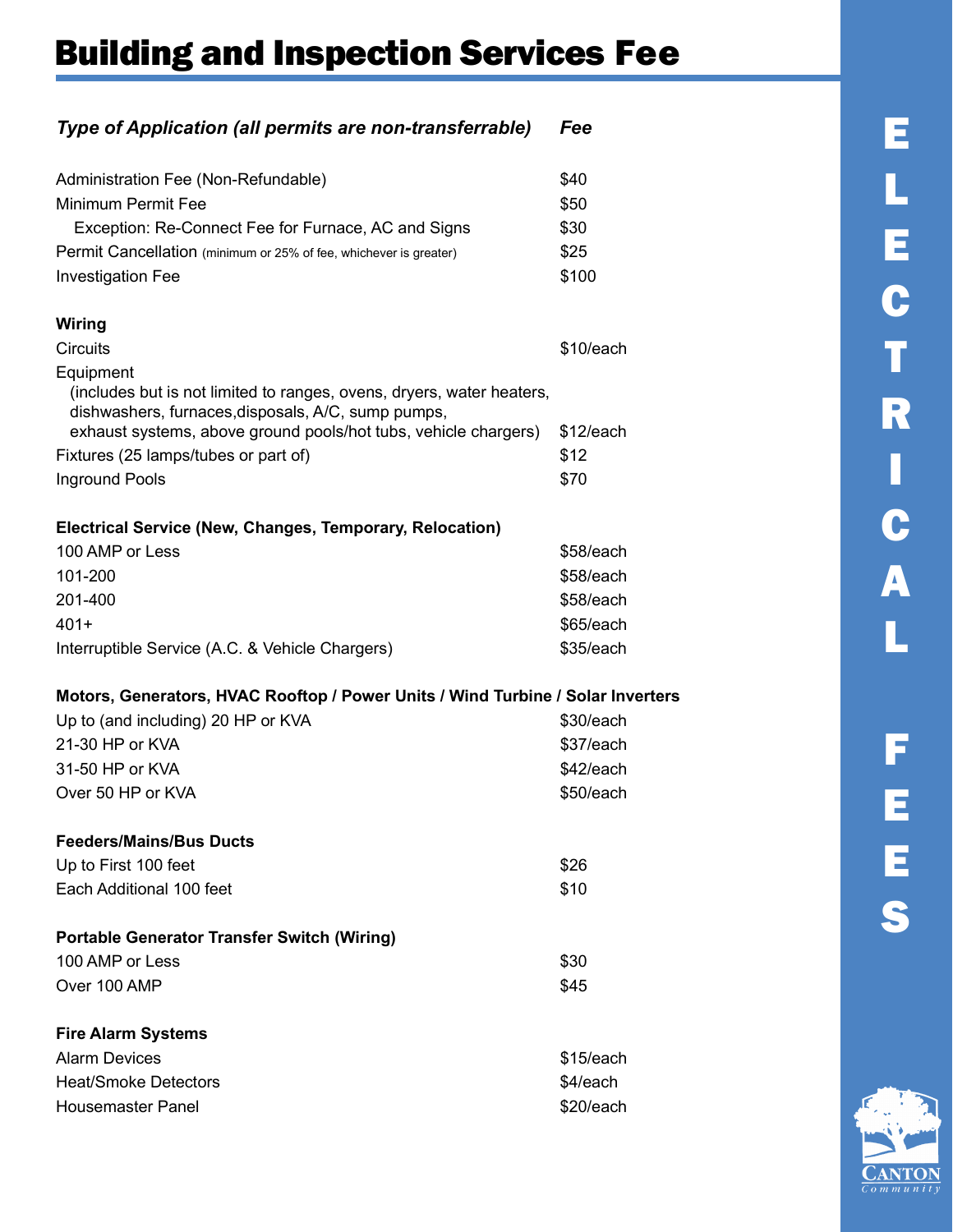| Data/Telecommunicaiton Outlets          |          |
|-----------------------------------------|----------|
| 1-19 Devices                            | \$5/each |
| 20-300 Devices                          | \$100    |
| Over 300 Devices                        | \$300    |
| <b>Other Fees</b>                       |          |
| Housing/Safety Inspection (Residential) | \$50     |
| Overtime Inspections (minimum 2 hrs)    | \$55/hr. |
| <b>Re-inspection Fee</b>                | \$50     |
| Shop Inspection (Commercial)            | \$80     |
| <b>Registrations</b>                    |          |
| <b>Electrical Contractor</b>            | \$15     |
| Fire Alarm Contractor                   | \$15     |
| Sign Contractor                         | \$15     |

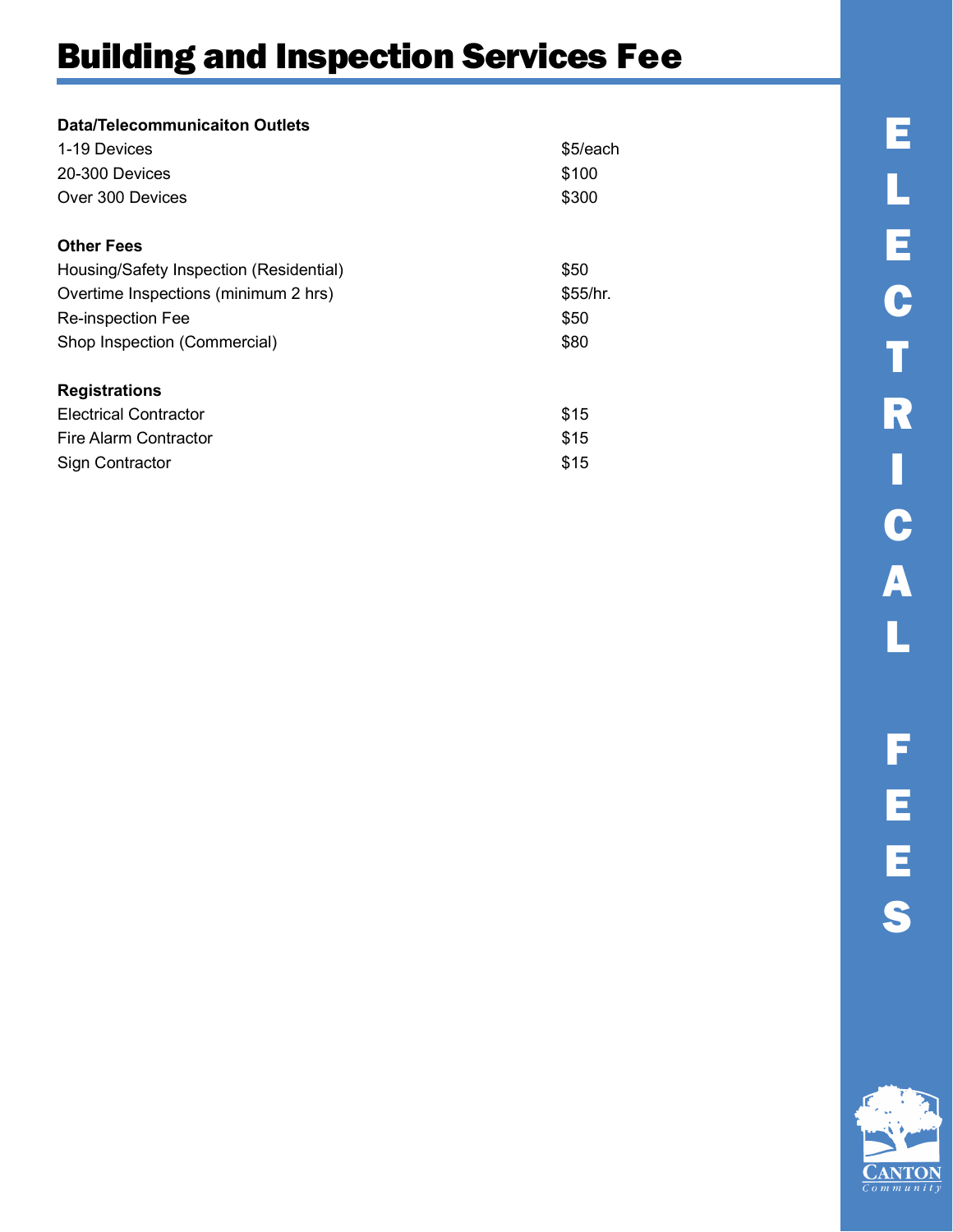#### Type of Application (all permits are non-transferrable) Fee

| Administrative Fee (Non-Refundable)                              | \$40      |
|------------------------------------------------------------------|-----------|
| Minimum Permit Fee                                               | \$50      |
| Exception, Residential Hot Water Tank                            | \$30      |
| Permit Cancellation (minimum or 25% of fee whichever is greater) | \$25      |
| <b>Investigation Fee</b>                                         | \$100     |
|                                                                  |           |
| <b>Fixtures (unit price)</b>                                     |           |
| Backflow Preventer 1/2" to 2"                                    | \$12/each |
| <b>Backflow Preventer More Than 2"</b>                           | \$40/each |
| Catch Basin                                                      | \$12/each |
| Dishwasher                                                       | \$12/each |
| <b>Drinking Fountain</b>                                         | \$12/each |
| <b>Floor Drains</b>                                              | \$12/each |
| Garbage Disposal                                                 | \$12/each |
| Grease Trap or Interceptor                                       | \$17/each |
| Hose Bibs                                                        | \$12/each |
| <b>Laundry Box</b>                                               | \$12/each |
| <b>Laundry Tray</b>                                              | \$12/each |
| Lavatories                                                       | \$12/each |
| New Stack or Stack Alteration                                    | \$12/each |
| Pump or Water Lift                                               | \$12/each |
| Shower                                                           | \$12/each |
| Sinks                                                            | \$12/each |
| Sump or Interceptor                                              | \$12/each |
| Urinals                                                          | \$12/each |
| Vacuum Breaker                                                   | \$12/each |
| <b>Water Closet</b>                                              | \$12/each |
| <b>Water Treatment Device</b>                                    | \$12/each |
| <b>All Other Fixtures</b>                                        | \$12/each |
| <b>Gray Water System</b>                                         | \$40/each |
| <b>Hot Water Tank Residential</b>                                | \$30/each |
| <b>Hot Water Tank Commercial</b>                                 | \$50/each |
|                                                                  |           |

#### Sub-soil Piping System **\$25/each**

Special Equipment \$20/each (Including but not limited to auto laundry machine, beverage vending machine, ice machine) Circulating Pumps **\$6/each** Heat Exchangers **\$25/each** Solar Tanks **\$12/each** 

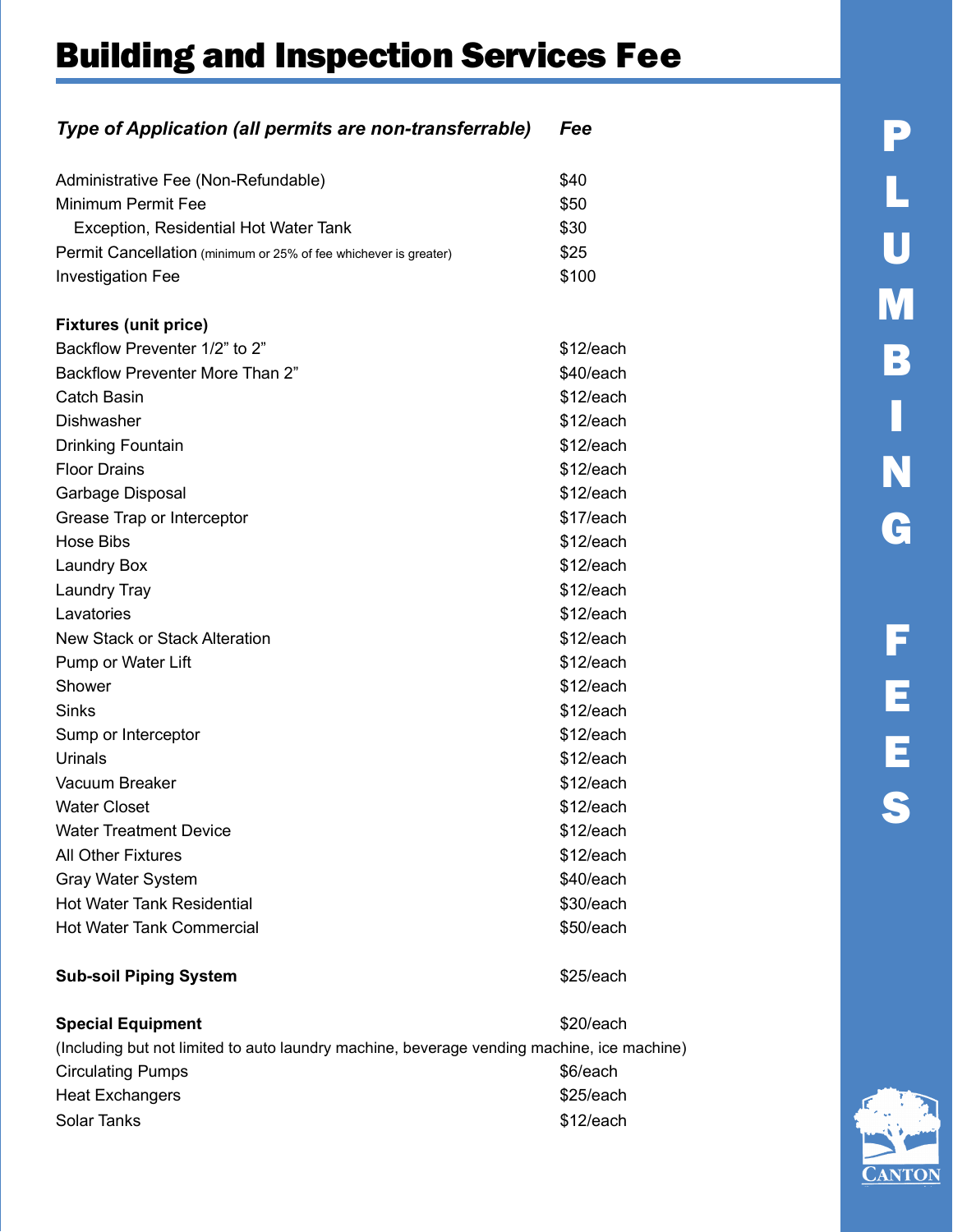| <b>Backflow Preventer For Irrigation System</b> |           |
|-------------------------------------------------|-----------|
| Commercial                                      | \$50/each |
| Residential                                     | \$50/each |
| <b>Water Distribution (inside of building)</b>  |           |
| Two (2) Inches and Smaller                      | \$30/each |
| Larger Than Two (2) Inches                      | \$50/each |
| <b>Water Service (outside of building)</b>      |           |
| One (1) to Two (2) Inches (one (1) inch min.)   | \$30/each |
| Larger Than Two (2) Inches                      | \$50/each |
| <b>Sewers and Drains</b>                        |           |
| Lines Not Exceeding 8"                          | \$40/each |
| Lines Not Exceeding 12"                         | \$55/each |
| Lines Not Exceeding 16"                         | \$80/each |
| Lines Exceeding 16"                             | \$90/each |
| Underground Inspection                          | \$30      |
|                                                 |           |
| <b>Inspection Fees</b>                          |           |
| Re-inspection                                   | \$50      |
| Special Inspection                              | \$50      |

 $$15$ 

#### **Registration Fees**

| <b>Plumbing Contractor</b> |  |
|----------------------------|--|
|----------------------------|--|

P L U M B Π N G F EES

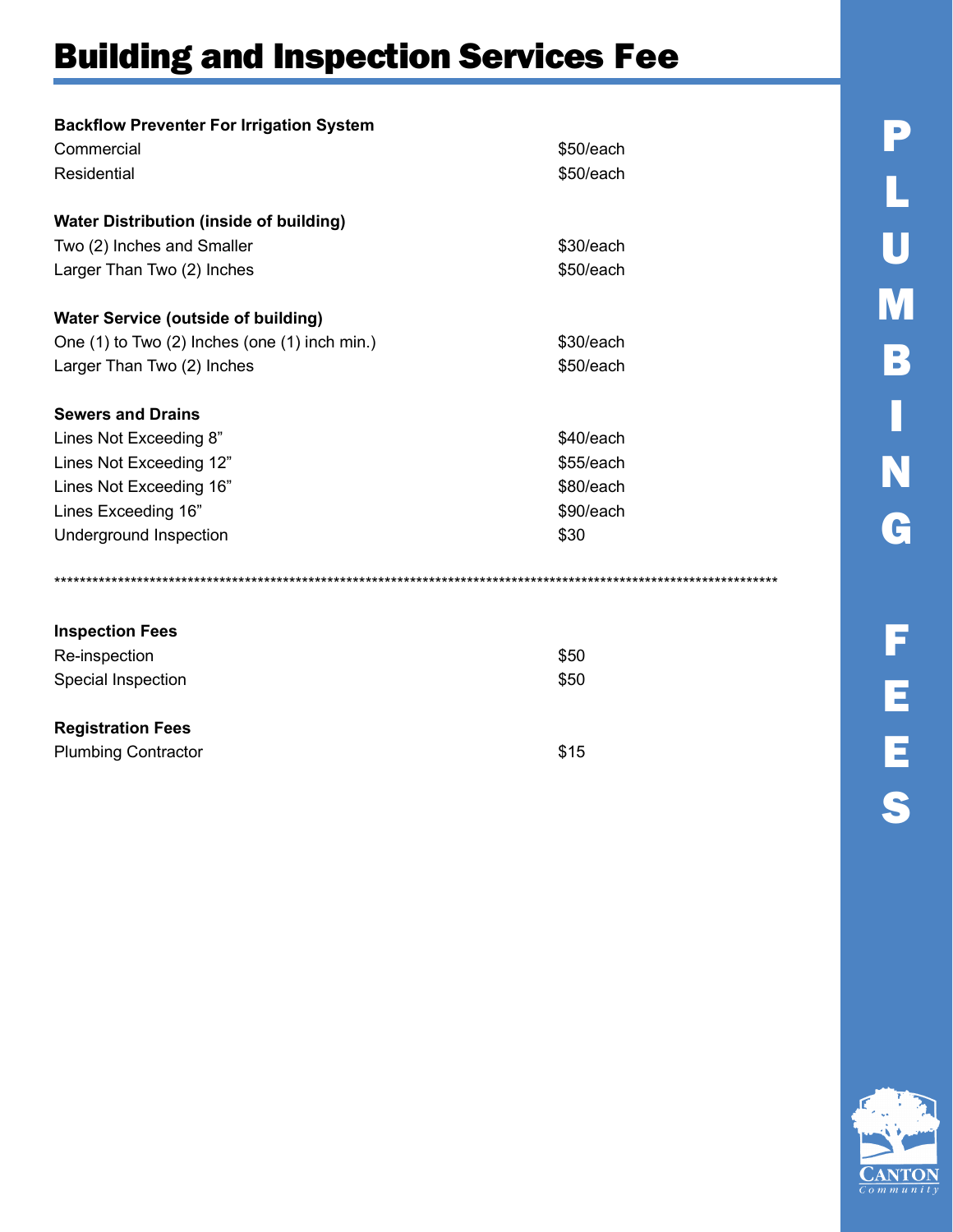### Type of Application (all permits are non-transferrable) Fee Administration Fee (Non-Refundable)  $$40$

| Aditions about education examples                                                 | Ψπ∪       |
|-----------------------------------------------------------------------------------|-----------|
| <b>Minimum Permit Fee</b>                                                         | \$30      |
| Permit Cancellation (minimum or 25% of fee, whichever is greater)                 | \$25      |
| <b>Investigation Fee</b>                                                          | \$100     |
|                                                                                   |           |
| <b>New/Replacement Installation Permit</b>                                        |           |
| Gas-fired Equipment, under 400,000 BTU/Hour                                       |           |
| <b>Commercial/Industrial Water Heaters</b>                                        | \$50/each |
| Commercial/Industrial Hot Water Unit Heater (fan coil unit)                       | \$35/each |
| <b>Conversion Burners</b>                                                         | \$40/each |
| Furnaces, Boilers, Unit Heaters                                                   | \$75/each |
| <b>Gas-fired Appliances</b>                                                       | \$35/each |
| (including but not limited to gas logs, gas lights, barbecue, range, oven, dryer) |           |
| <b>Infrared Unit</b>                                                              | \$50/each |
| Make-up Air Units/Air Handler                                                     | \$40/each |
| <b>Residential Water Heaters</b>                                                  | \$30/each |
| Room Heaters/Wall Furnaces                                                        | \$35/each |
| <b>Swimming Pool Boilers/Heaters</b>                                              | \$50/each |
|                                                                                   |           |
| <b>New/Replacement Installation Permit</b>                                        |           |
| Gas-Fired Equipment, over 400,000 BTU/Hour                                        |           |
| <b>Conversion Burners</b>                                                         | \$60/each |
| Furnaces, Unit Heaters                                                            | \$75/each |
| Make-up Air Units/Air Handlers                                                    | \$75/each |
| <b>Swimming Pool Boilers/Heaters</b>                                              | \$75/each |
|                                                                                   |           |
| <b>New/Replacement Installation Permit</b>                                        |           |
| Fuel Oil-fired Equipment, under 5 Gallons/Hour                                    |           |
| <b>Commercial/Industrial Water Heaters/Boilers</b>                                | \$60/each |
| <b>Conversion Burners</b>                                                         | \$40/each |
| Furnaces, Boilers, Unit Heaters                                                   | \$75/each |
| Make-up Air Units/Air Handlers                                                    | \$40/each |
| Room Heaters (stoves, portable heaters)                                           | \$30/each |
| <b>Swimming Pool Boilers/Heaters</b>                                              | \$50/each |
|                                                                                   |           |
| <b>New/Replacement Installation Permit</b>                                        |           |

| Fuel Oil-fired Equipment, Over 5 Gallons/Hour |           |
|-----------------------------------------------|-----------|
| <b>Conversion Burners</b>                     | \$60/each |
| Furnaces, Unit Heaters                        | \$75/each |
| Make-up Air Units/Air Handlers                | \$75/each |
|                                               |           |

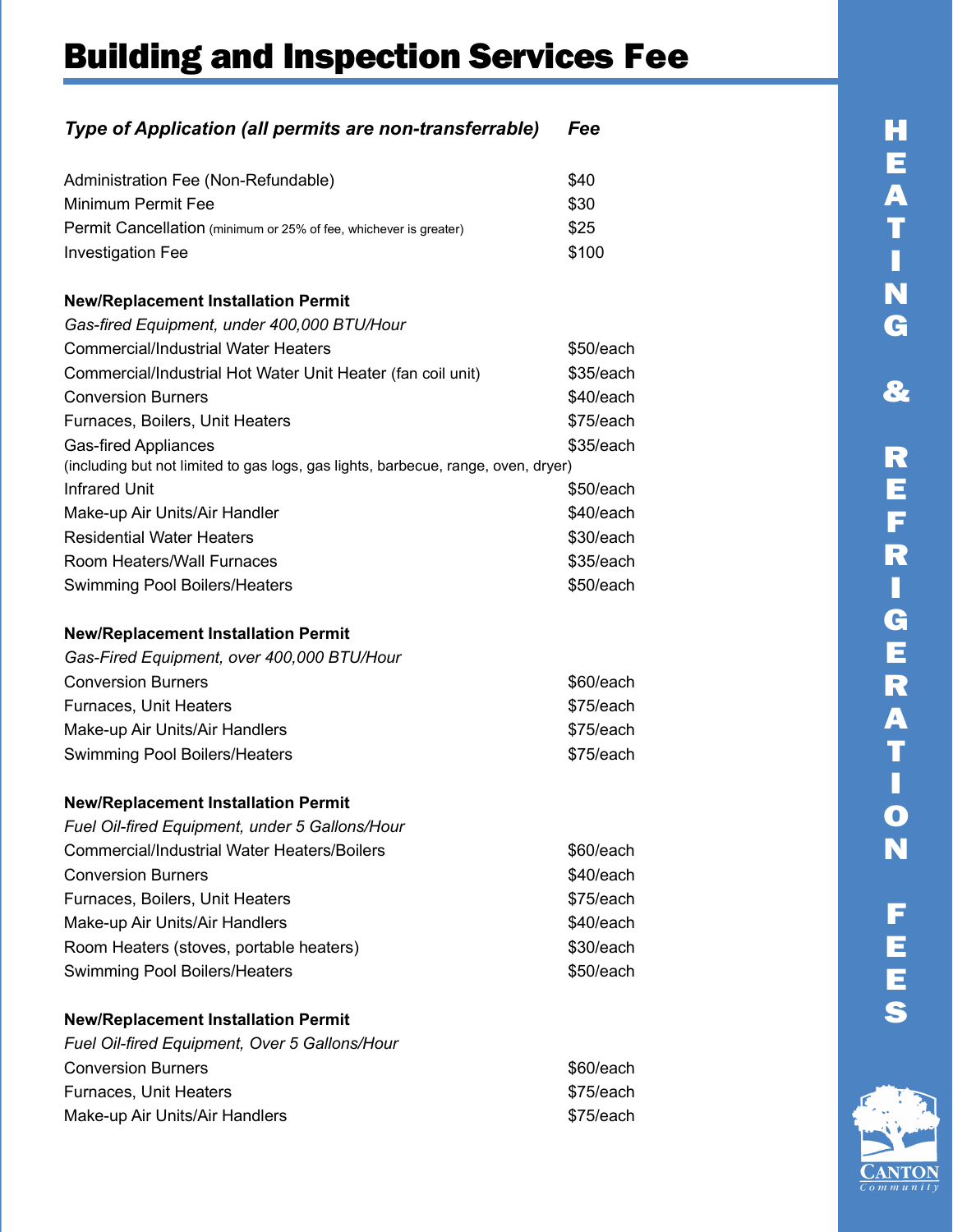#### Tanks or Drums

| Note: Underground for Residential Only                                    |           |
|---------------------------------------------------------------------------|-----------|
| Underground (residential only), not over 550 gallons                      | \$25/each |
| All Types 551-5,000 Gallons                                               | \$45/each |
| All Types 5,001-20,000 Gallons                                            | \$50/each |
| All Types 20,001-50,000 Gallons                                           | \$60/each |
| All Types 50,001-200,000 Gallons                                          | \$70/each |
| All Types 200,001+ Gallons                                                | \$80/each |
| Above-ground, not over 550 Gallons<br>(residential/commercial/industrial) | \$20/each |
| <b>Electric Heat Installation Permit</b>                                  |           |
| Commercial (unit heater, make-up air or strip heater)                     | \$60/each |
| Residential (furnace or boiler for central system)                        | \$50/each |
| <b>Duct Work and Appurtenances</b>                                        |           |
| <b>Commercial Duct Addition/Alteration</b>                                | \$30/each |
| <b>Commercial Duct System</b>                                             | \$75/each |
| Exhaust/Ventilation/Vent Systems                                          | \$40/each |
| <b>Fire Dampers</b>                                                       | \$10/each |
| Heat Exchanger/Solar Panel                                                | \$25/each |
| Prefab Metal Chimney Liner                                                | \$25/each |
| <b>Residential Duct System</b>                                            | \$60/each |
| <b>Residential Duct Addition/Alteration</b>                               | \$25/each |
| <b>Gas Piping/Process Piping</b>                                          |           |
| <b>Commercial Unit</b>                                                    | \$45/each |
| <b>Gas Pressure Test</b>                                                  | \$25/each |
| Residential Unit (baseboard/hydronic heating)                             | \$35/each |
| Liquefied Petroleum (LP) Gas Systems and Storage                          |           |
| Per System, Aggregate Connected Capacity                                  |           |
| 30 Gallons or Less                                                        | \$35      |
| 31-60 Gallons                                                             | \$45      |
| 61-500 Gallons                                                            | \$55      |
| 501-1,200 Gallons                                                         | \$75      |
| 1,201+ Gallons                                                            | \$100     |

Storage with Capacity Not Connected to a system 60 Gallons or Less \$30 61-1,200 Gallons \$40 1,201+ Gallons \$55

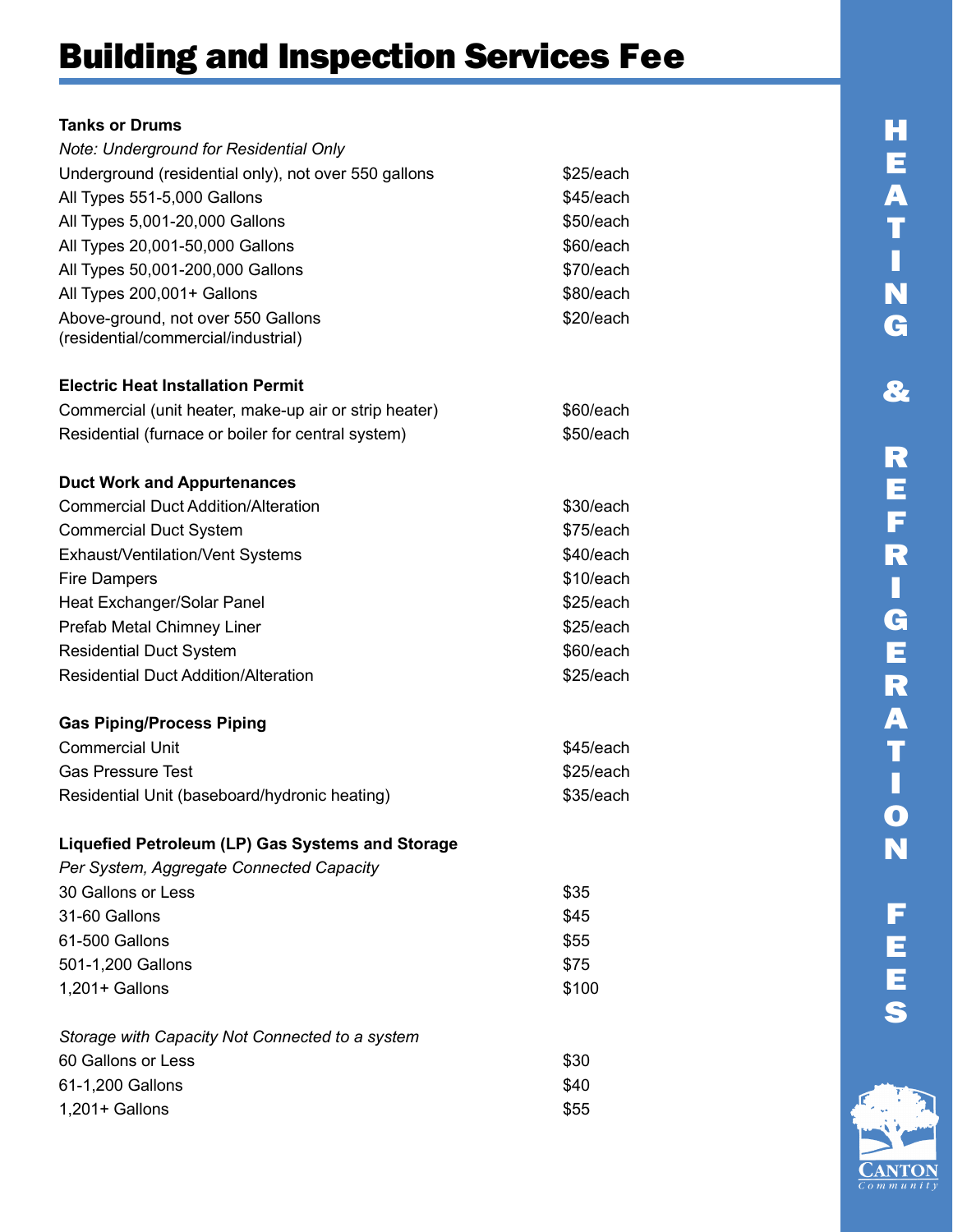| General/Other                                               |           |
|-------------------------------------------------------------|-----------|
| Air Cleaner                                                 | \$20/each |
| Alteration Permit - All Types                               | \$30/each |
| Flue Dampers (must be installed by reg. heating contractor) | \$35/each |
| Humidifier                                                  | \$20/each |
| Kitchen Exhaust Hoods                                       | \$50/each |
| Pre-fab Fireplace/Insert                                    | \$60/each |
| Removal Permit (Tanks, Drums, LPG)                          | \$30/each |
| <b>Water Tower - Commercial</b>                             | \$75/each |
| Water Tower - Residential                                   | \$60/each |
| <b>Wood/Coal Burning Equipment</b>                          | \$60/each |
| <b>Fire Suppression Systems</b>                             |           |
| -5 Heads                                                    | \$50      |
| 5-49 Heads                                                  | \$75      |
| 50+ Heads                                                   | \$200     |
| <b>Additions to Existing System</b>                         | \$50      |
| <b>Distribution Area/System</b>                             | \$50/each |
| Fire Pumps/Jockey Pumps                                     | \$50/each |
| Mains 4" or Less                                            | \$50/each |

| 5-49 Heads                          | \$75      |
|-------------------------------------|-----------|
| 50+ Heads                           | \$200     |
| <b>Additions to Existing System</b> | \$50      |
| <b>Distribution Area/System</b>     | \$50/each |
| Fire Pumps/Jockey Pumps             | \$50/each |
| Mains 4" or Less                    | \$50/each |
| Mains 5" or More                    | \$70/each |

### **Installation of Refrigeration & A/C Combo Systems**

| (Includes Heat Pump and Compressor) |       |
|-------------------------------------|-------|
| 1.5-5 Ton Each Unit                 | \$50  |
| +5-50 Ton Each Unit                 | \$75  |
| +50 Ton Each Unit                   | \$100 |
|                                     |       |

| <b>Inspection Fees</b>                        |         |
|-----------------------------------------------|---------|
| Housing/Safety Inspection                     | \$50    |
| Overtime Rates (2 hr minimum)                 | \$55/hr |
| Re-inspection                                 | \$50    |
|                                               |         |
| <b>Mechanical Contractor Registration Fee</b> | \$15    |